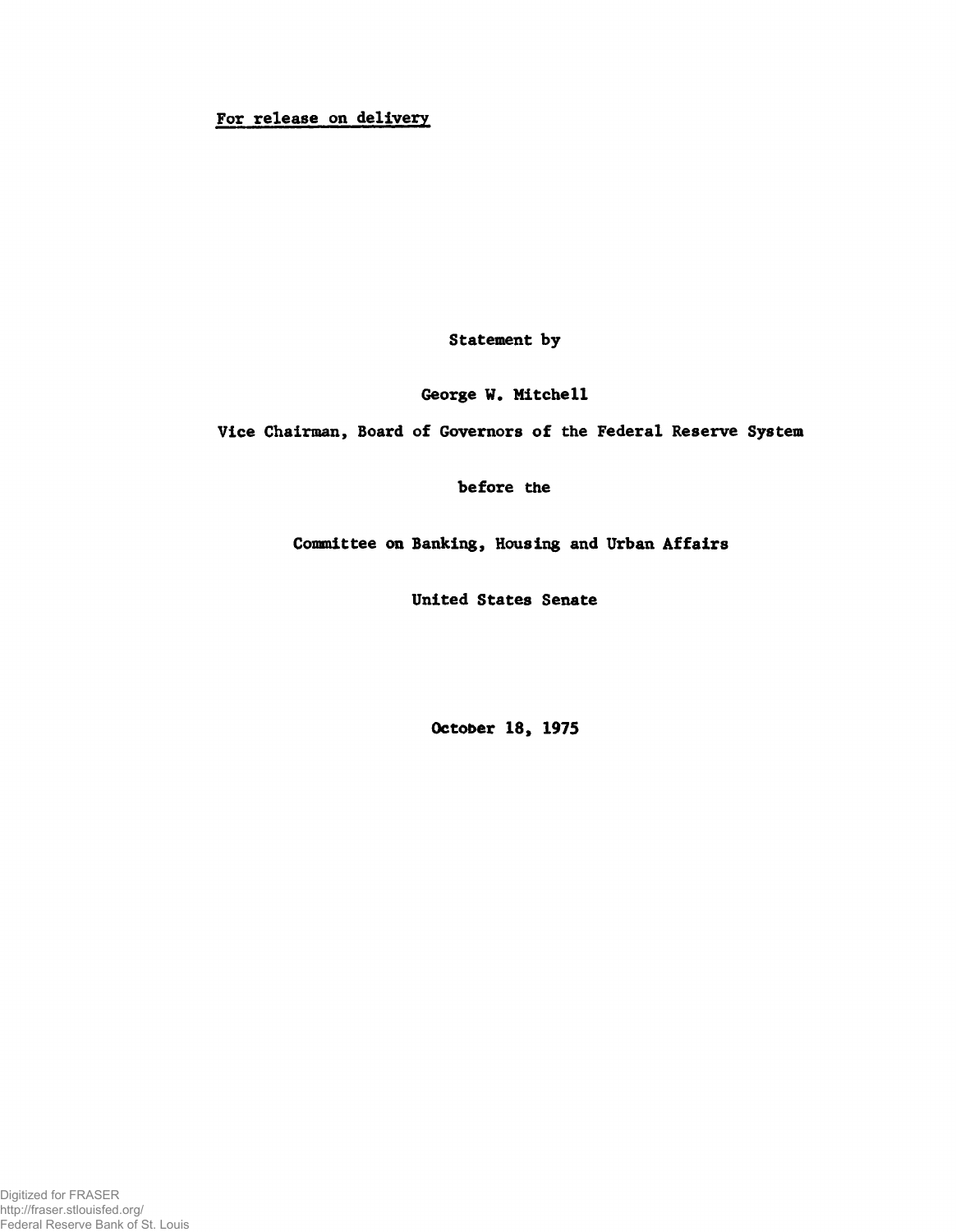I am glad to appear before this Committee today to discuss the possible implications for the financial system of the New York City financial crisis.

The threat of a New York City default— and of difficulties in the tax-exempt market more generally— has caused concern in some quarters regarding the financial condition of our banking system. This concern stems from the fact that commercial banks long have been important investors in State and local government obligations, including those of New York State and New York City. I am appending to my statement a table showing the aggregate involvement of banks in the tax-exempt market. As of mid-1975, all commercial banks had total investments of \$102 billion in such obligations, accounting for 47 per • cent of all outstanding State and local indebtedness. This was nearly 15 per cent of all the loans and investments of the banking system.

A key consideration leading banks to acquire these large positions in State and local obligations has been the record of performance of municipals as a high-quality, low-risk investment. There are other reasons banks hold municipals, including their tax-exempt status and their eligibility as collateral that can be pledged against U.S. and State and local government deposits. While such issues do not have the liquidity and marketability features of U.S. Government issues, the soundness of such investments has seldom been questioned. The historical record for ultimate payment of principal and interest, even among governmental units that have defaulted on their obligations, has been remarkably good.

Digitized for FRASER http://fraser.stlouisfed.org/ Federal Reserve Bank of St. Louis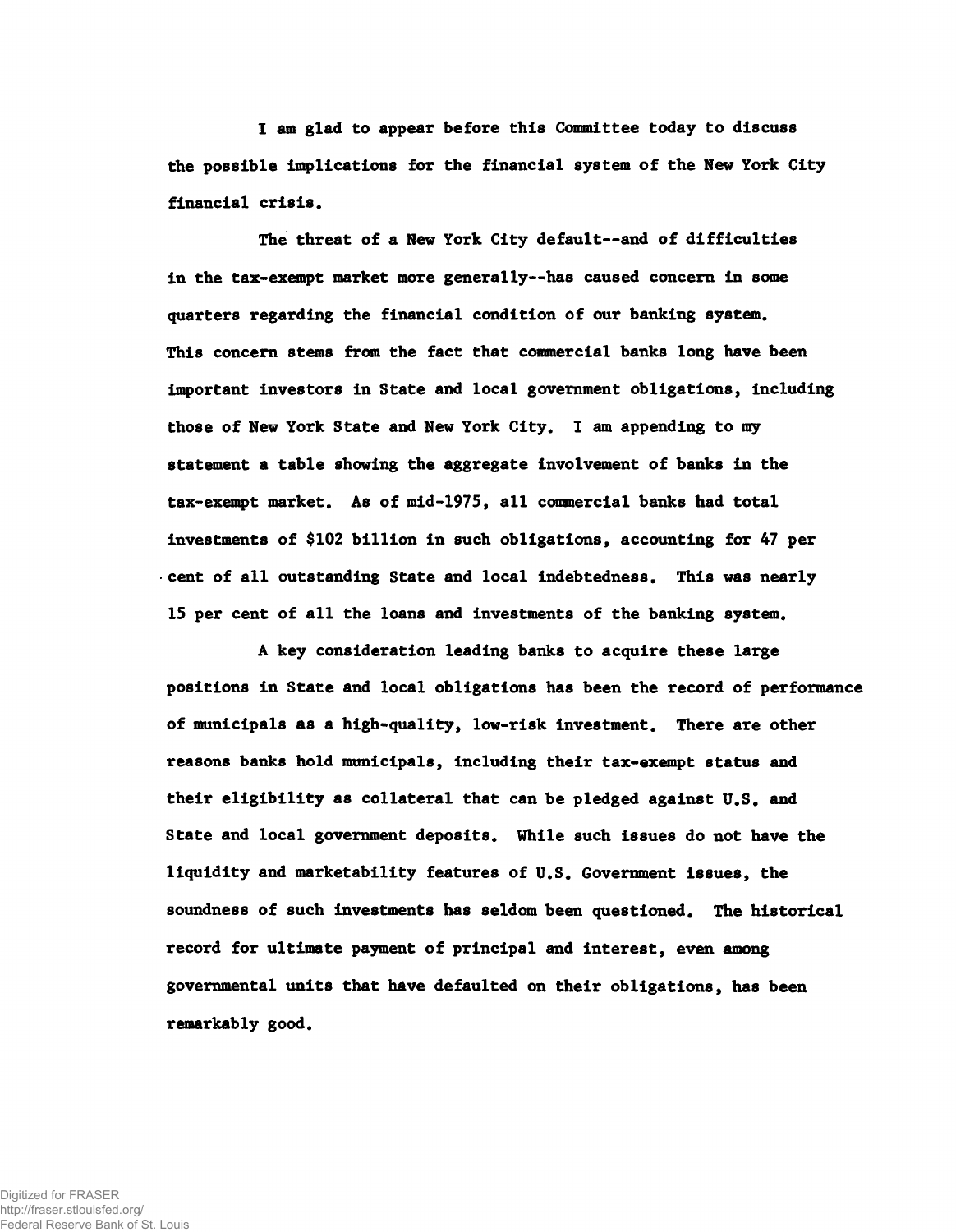The record is well documented by the experience of the depression years of the 1930's, when close to 4800 State and local units out of more than 150,000 were reported to have defaulted on their debts, including 48 cities with populations of 25,000 or more. According to a study published by the Advisory Commission on Intergovernmental Relations, the indebtedness of the defaulting units at time of default was \$2.7 billion--close to 18 per cent of the total amount of local debt outstanding.  $\frac{1}{1}$  Yet, by 1938, all 48 cities were reported out of default, and by 1945 nearly all units of any significant size had settled their default problems. The loss of principal and interest resulting from recorded defaults during the depression period, according to a study by the National Bureau of Economic Research, is estimated to have aggregated only \$100 million, or about one-half of one per cent of the average amount of State and local debt outstanding in the period. $\frac{2}{3}$ 

Experience with municipal debt in the postwar years has reaffirmed the record for high quality established during the depression. Although more than 400 State and local default situations had been reported between 1945 and early 1970, most of these appear to have been temporary or technical in nature and to have involved quite small governmental units. The principal amount of debt reported as in default

2-

<sup>1/</sup> City Financial Emergencies: The Intergovernmental Dimension, 1973. 2/ Hempel, George H., The Postwar Quality of State and Local Debt. National Bureau of Economic Research, 1971. P. 24. The loss figures do not include lower interest payments on refunding issues or accrued interest on unpaid principal or interest.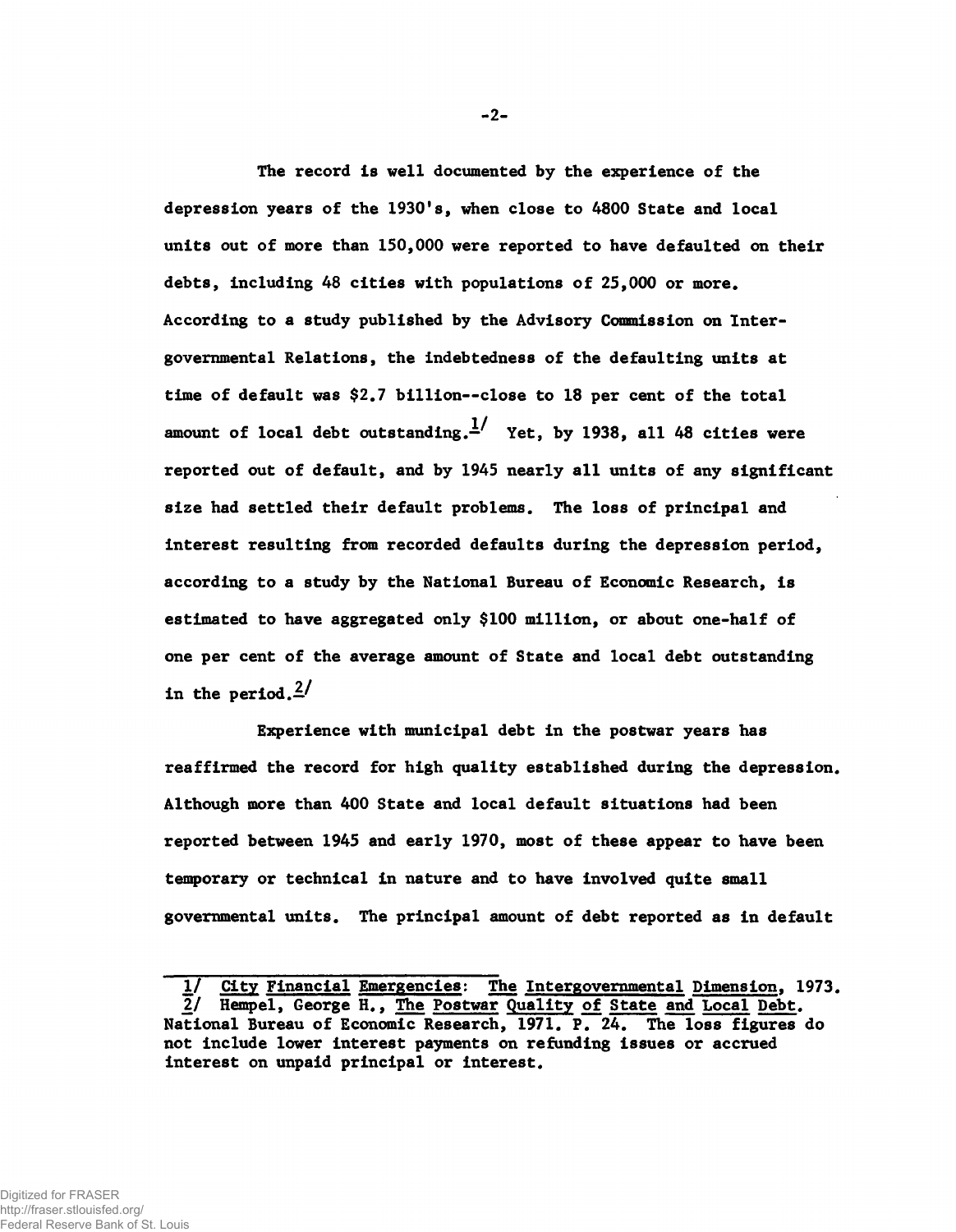as to principal or interest from 1945 through early 1970 cumulated to approximately \$450 million, or less than one-half of one per cent of the total municipal debt outstanding in 1970. And the bulk of this total— \$334 million— was accounted for by revenue bonds on three major projects— the West Virginia Turnpike, Calumet Skyway Toll Bridge, and Chesapeake Bay Bridge and Tunnel. An additional \$72 million was accounted for by 21 other default situations involving amounts of \$1 million or more, of which only two were general obligation bonds.

This experience leads me to believe that the chances of ultimate significant loss, especially by investors in general obligation bonds, are relatively small. Even if New York City should default for a time on its obligations, the economic tax base will remain and the City will have to cure the default in one way or another before it can reenter the credit market. In view of the high probability of ultimate final repayment— which means that the securities will continue to have market value— the Federal bank supervisory agencies have agreed that a reasonable length of time will be permitted, if there is a default, before banks would be required to write down the book value of their holdings to market value. During this interim period of up to six months, the default might well be cured and markets return to normal. But even if this does not happen, it is important to recognize that the amount charged off against a bank's capital account would undoubtedly be far less than the book value of the security holdings involved.

-3-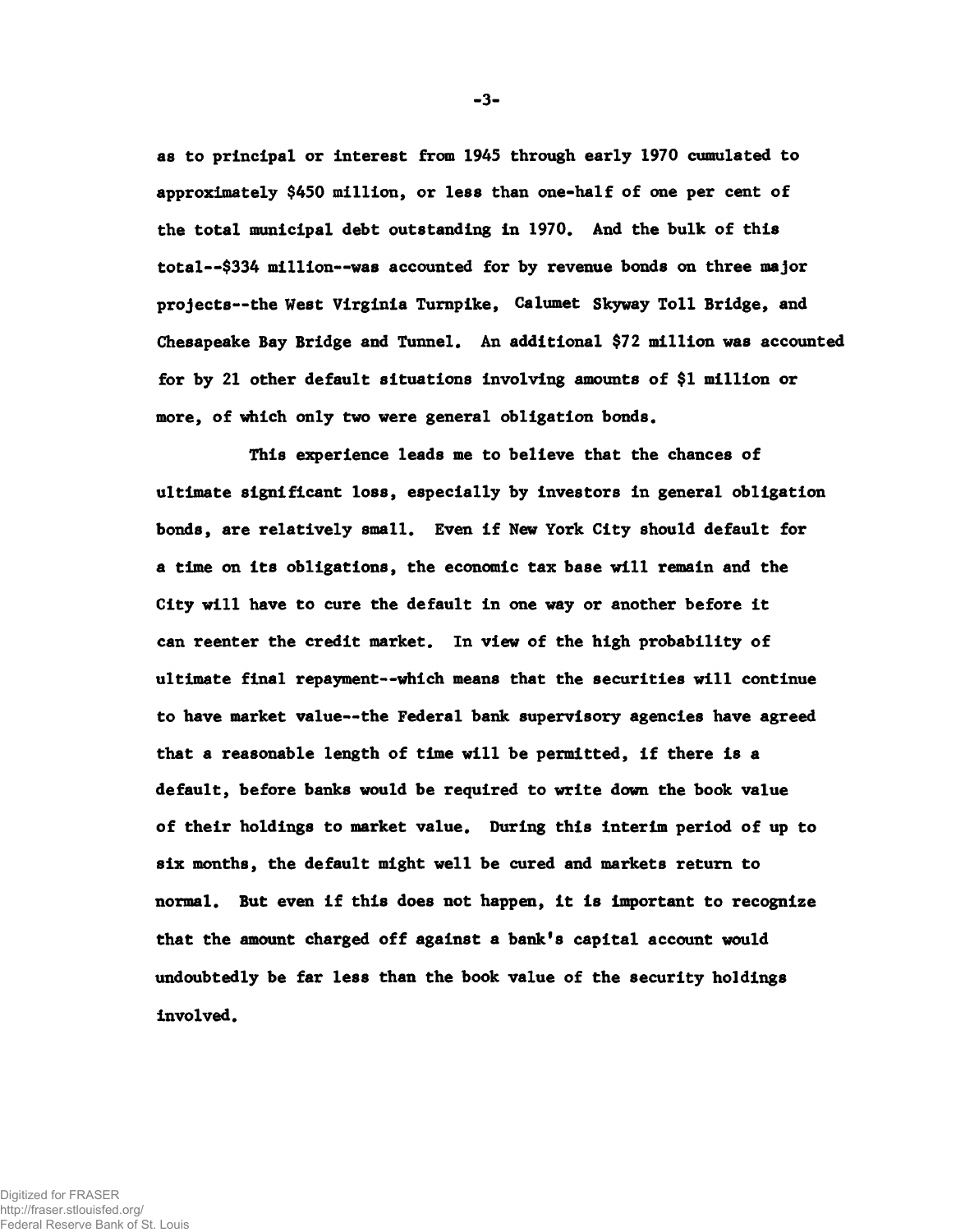We nevertheless have reviewed our most recent examination reports--some of which may date back for a year or so--to determine the extent to which concentrations of holdings of New York City or State securities may exist among our State member banks. 1 am submitting a staff report summarizing this study for the information of the Committee. It shows that only 6 of our roughly 1,100 State member banks held New York City securities amounting to more than 50 per cent of the bank'8 capital as of the last examination; in some cases, these positions may well have been reduced or eliminated since that time. If holdings of New York State and State agency issues are included as well, the number of banks with such investments aggregating more than 50 per cent of their capital is raised to only 17; most of these are quite small institutions.

It does not appear, therefore, that there is a significant threat of capital impairment, at least among the State member banks. The studies conducted by the Comptroller of the Currency and the Federal Deposit Insurance Corporation, I believe, reach more or less similar conclusions. A more likely possibility is that, in the event of default by the City, some banks will experience a temporary liquidity squeeze-arising, for example, from sudden shifts of deposits from one bank to another, or because banks are faced with unexpected requests for credit accommodation by their municipalities, or by holders of the defaulted bonds, or by dealers in the municipal securities market who for a time may be unable to liquidate their inventories of bonds.

-4-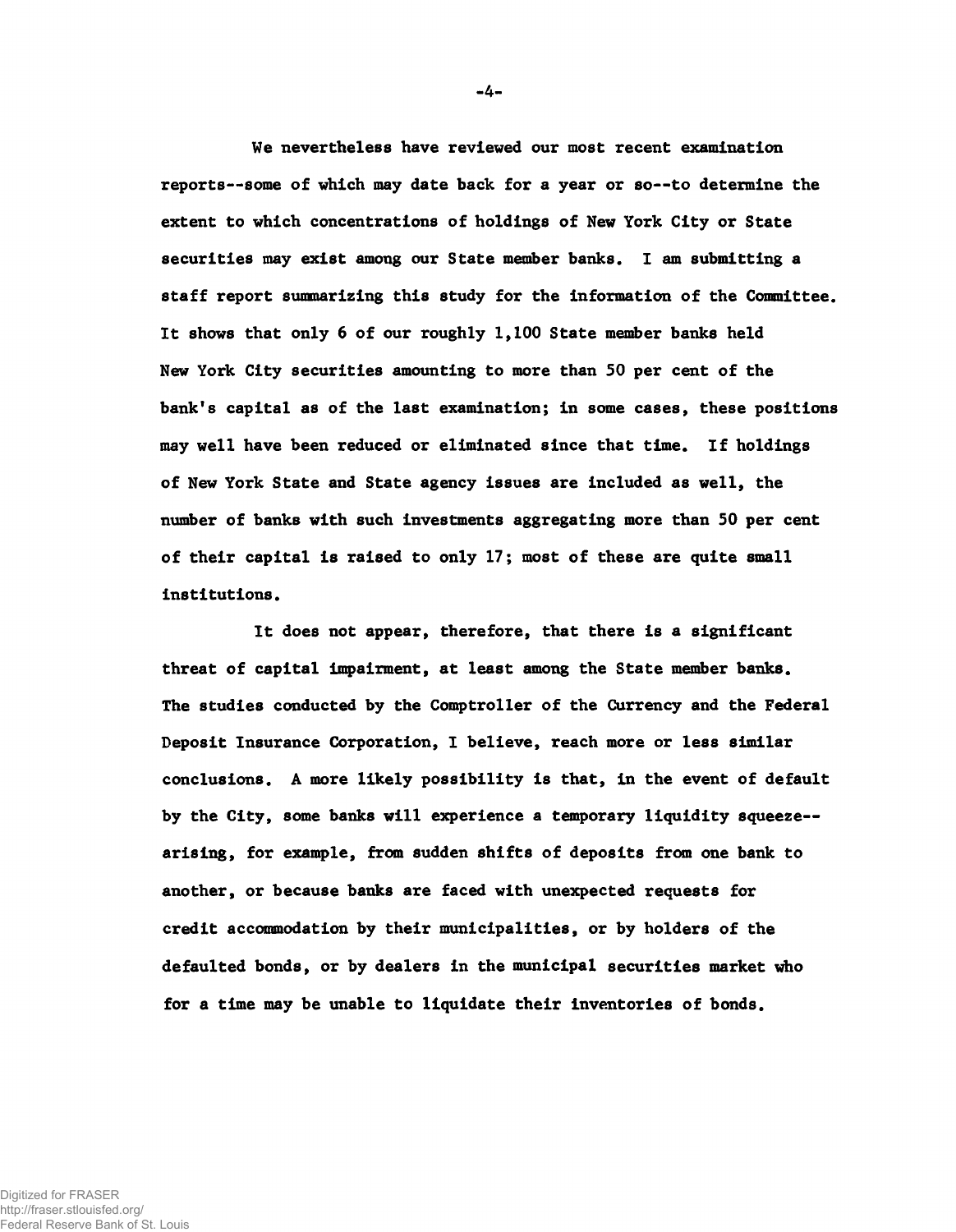In the event that such a temporary liquidity squeeze should develop, the Federal Reserve has ample power to provide additional funds to its member banks— and to nonmember institutions when other sources of funds are not available— through loans at the Federal Reserve Bank discount windows. The Board has adapted its contingency plans to deal with such an emergency, and I want to assure you, as Chairman Burns has done before other Committees, that we are prepared to act promptly and in whatever scale is deemed necessary to assure an orderly financial environment. We recognize that such special extensions of central bank credit might have to be sizable and could risk a substantially larger expansion in money and credit than is desirable over the longer run, Such credit accommodations would therefore have to be of a temporary character, and would need to be reversed later on, but they nevertheless would be made readily available in an emergency situation.

I do not want to suggest that a default by New York City would not be a very serious matter for financial markets as well as for the City. But I do believe that the public need not fear for the stability of our banking system if a default does in fact take place. We have ample capability to provide the liquidity that the financial system may need in such a time of crisis— liquidity which, when supplied in timely fashion and adequate amounts, should help confine the damage in the municipal securities markets to only those who are most directly involved.

-0O0-

 $-5-$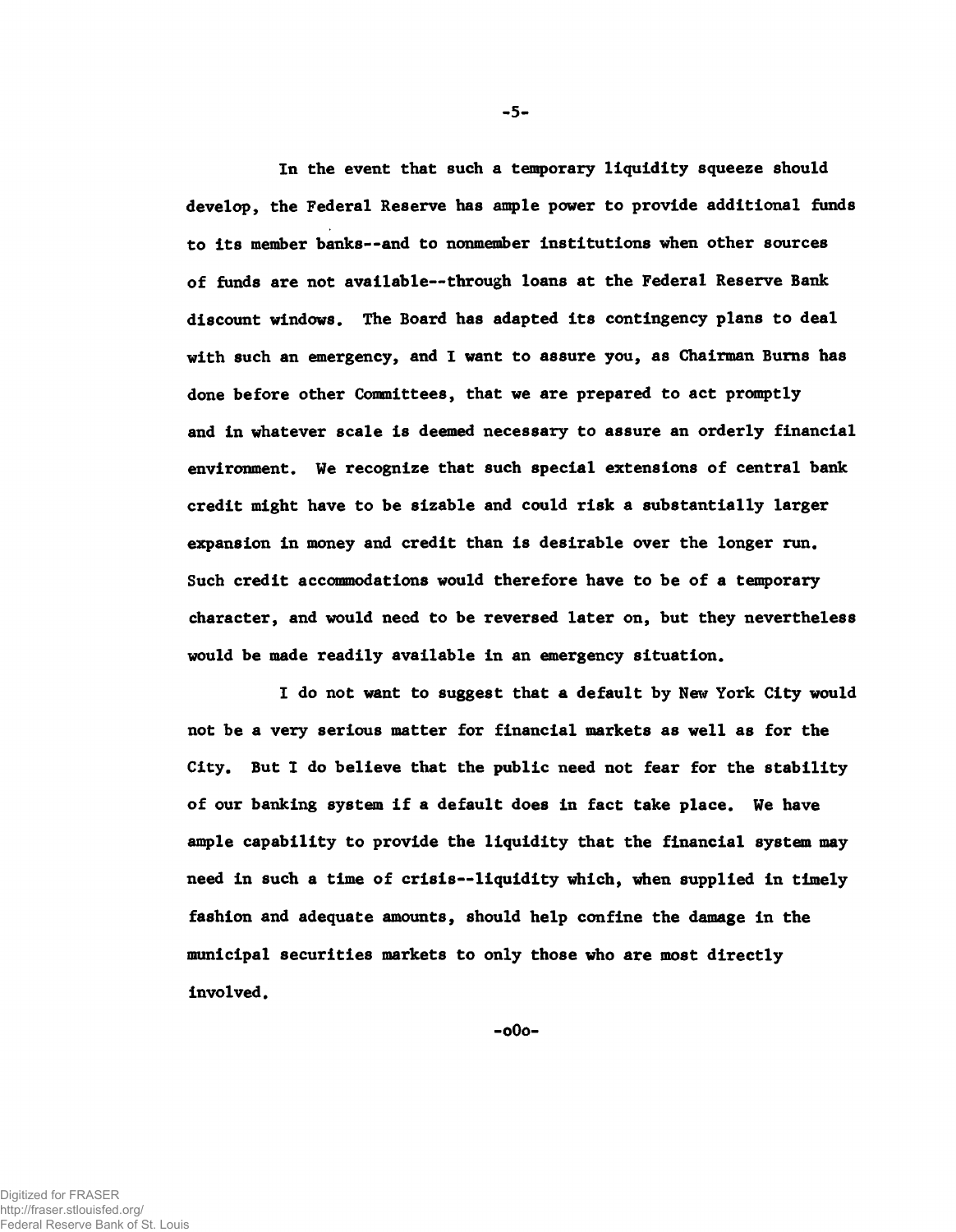## ATTACHMENT I

|                                                            | State and Local          | Government Debt Outstanding          |       | Commercial Bank Credit                                        |                                                 |  |
|------------------------------------------------------------|--------------------------|--------------------------------------|-------|---------------------------------------------------------------|-------------------------------------------------|--|
| Year                                                       | Amount<br>$(s$ billions) | <b>Bank Share</b><br>(Per Cent)      | Total | Holdings of State &<br>Local Government Debt<br>(\$ billions) | State & Local<br>Debt Share<br><u>(Per Cent</u> |  |
| 1960                                                       | 70.8                     | 25.0                                 | 203.7 | 17.7                                                          | 8.7                                             |  |
| 1965                                                       | 100.3                    | 38.8                                 | 310.4 | 38.9                                                          | 12.5                                            |  |
| 1970                                                       | 144.4                    | 48.6                                 | 459.2 | 70.2                                                          | 15.3                                            |  |
| 1975<br>(6/30/75)                                          | 216.2                    | 47.3                                 | 708.9 | 102.3                                                         | 14.4                                            |  |
| Increase from<br>$12/60$ to<br>6/30/75                     |                          | <b>Amount</b><br>$($ \$ billions $)$ |       | Per Cent<br>Increase                                          |                                                 |  |
| State & Local Govt.<br>Debt Outstanding                    |                          | 145.4                                |       | 205.4                                                         |                                                 |  |
| Commercial Bank<br>Holdings of State &<br>Local Govt. Debt |                          | 84.6                                 |       | 478.0                                                         |                                                 |  |
| Bank share of<br>Increase in State &                       | Local Debt Outstanding   |                                      |       | 58.2                                                          |                                                 |  |

## COMMERCIAL BANK HOLDINGS OF STATE AND LOCAL GOVERNMENT DEBT (End of year totals except where indicated)

## Source: Federal Reserve Flow-of-Funds Accounts.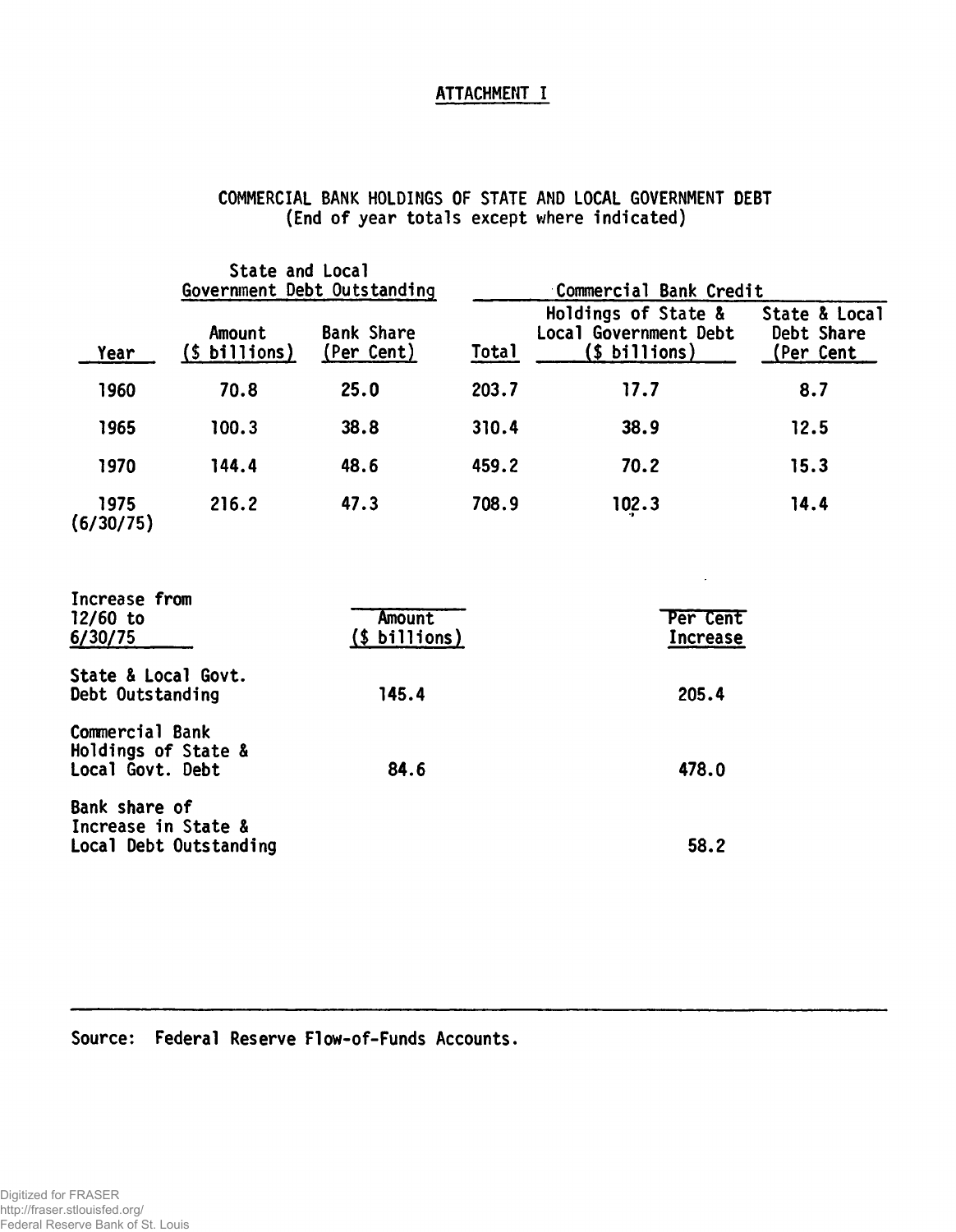#### ATTACHMENT II

REPORT OF A SURVEY OF SIGNIFICANT STATE MEMBER BANK HOLDINGS OF THE OBLIGATIONS OF NEW YORK CITY, NEW YORK STATE, AND NEW YORK STATE AGENCIES

September, 1975

In order to determine the potential exposure among State member banks to adverse developments in the market for municipal and State obligations of New York, each Federal Reserve Bank in August of this year was requested to provide information about State member banks which held concentrations of New York City, New York State, or New York State Agency securities as of the last examination report. For this purpose, a concentration was defined as holdings amounting to more than 10 per cent of a bank's capital for any of the three groups, or to more than 20 per cent of capital for the three groups combined. Principal New York State agencies included the Housing Finance Agency, the College Dormitory Authority, and the Urban Development Corporation.

The selection of the 10 per cent lower cutoff of holdings of a single group of securities relative to capital was made in view of the fact that loans to a single borrower are normally limited to 10 per cent of capital. While the limitation does not specifically apply to a bank's holdings of municipal securities, it was deemed appropriate for the purpose of assessing any possible points of potential bank exposure.

It should be noted that the data on securities were reported at par value, and were taken from examination worksheets on hand at the Reserve Banks that were not necessarily current but may date from as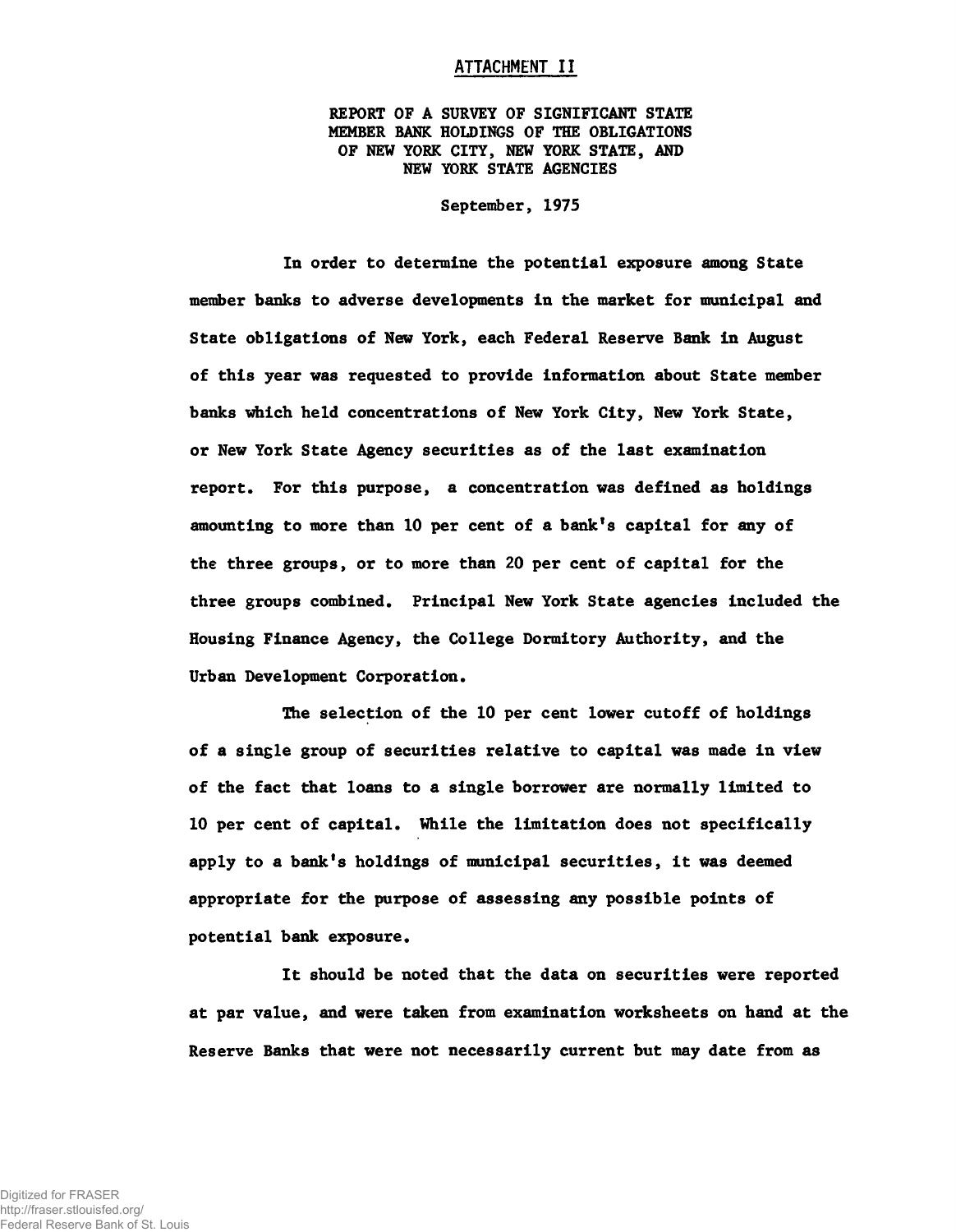long as a year ago. Over the intervening period, it seems probable that institutional holders had lightened their investments in New York obligations, on balance, especially since the Urban Development Corporation default on February 25, 1975. Moreover, the data on securities holdings were not broken down by maturities. Many holdings could have been short-term debt and by now have been liquidated.

Of the 1,064 State member banks, 130 or about 12 per cent of the total fell within the survey guidelines. Fifty-one of the banks reported are located in the State of New York. The remaining banks are scattered throughout the country.

Table I reflects data for 112 of the survey banks which held New York City obligations. Seventy-seven of these banks held debt of the City amounting to only 10 to 20 per cent of capital. Of the remaining 35 banks, six banks held New York City debt amounting to over 50 per cent of capital; but five of the six were smaller banks-with less than 10 million in total capital.

When holdings of New York State and New York State Agency obligations are added to the analysis, the majority of banks fell into the 20 to 50 per cent of capital category as shown in Table II. This shift is primarily due to significant holdings of New York State debt. Seventeen banks were reported with total New York City, New York State, and New York Agency obligations greater than 50 per cent of capital. However, 15 of these banks, again, were smaller banks with less than 10 million in total capital .

-2-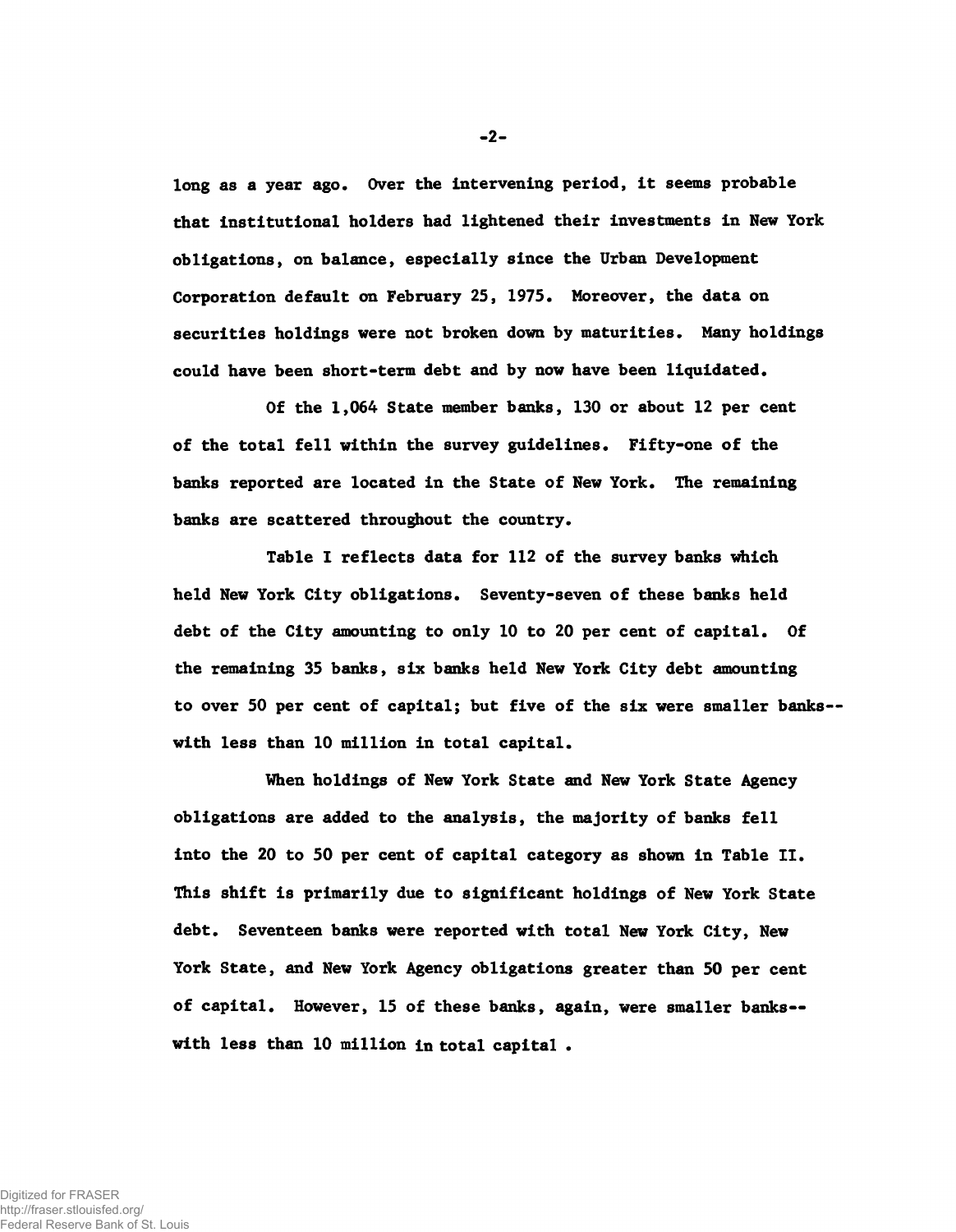On the whole, the State member banks with holdings of New York obligations reported in the survey were rather small in size. Moreover, the percentages of capital reported do not represent cause for alarm and, as previously indicated, the incidence of potential exposure has probably decreased since the last examination. In the view of the Division of Bank Supervision and Regulation, though there were a few State member banks with holdings of New York obligations representing relatively high percentages of capital, the situation on the whole appears to be quite manageable.